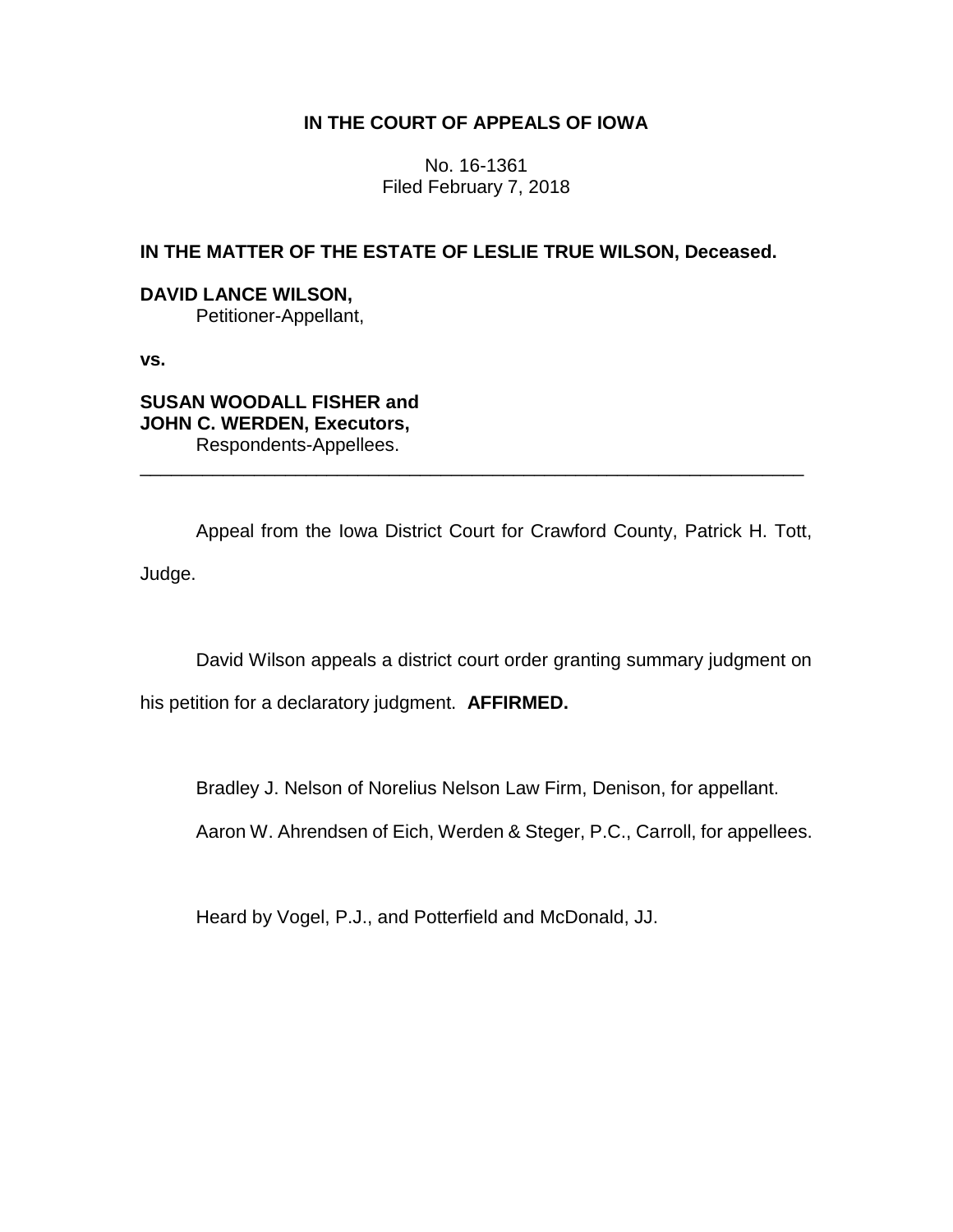#### **MCDONALD, Judge.**

 $\overline{a}$ 

David Wilson appeals a district court order granting summary judgment on his petition for a declaratory judgment. He contends a genuine issue of material fact existed and the court therefore erred in granting summary judgment. He alternatively argues the district court abused its discretion in declining to reserve ruling pending further discovery.

I.

Leslie Wilson and Susan Woodall Fisher were same-sex partners. They were married in Colorado sometime before November 6, 1991.<sup>1</sup> On November 6, 1991, Leslie executed her last will and testament. Under the will, Susan was to receive Leslie's entire estate. Leslie's brother, David, was listed as the successor beneficiary.

Leslie passed away in March 2014. In December, Susan filed an application for probate of a foreign probated will in the Iowa District Court for Crawford County. The district court admitted Leslie's will into probate and appointed the appellees as personal representatives of the Iowa estate. Susan subsequently filed an election to take under the will as Leslie's surviving spouse. In June 2015, the personal representatives executed and recorded a court officer

<sup>1</sup> Same-sex marriages were not recognized in Colorado until October 2014. *See Craig v. Masterpiece Cakeshop, Inc.*, 370 P.3d 272, 277 n.1 (Colo. App. 2015). However, the parties stipulated in their pleadings that "Susan . . . and Leslie . . . were married in the state of Colorado" prior to that time. We need not address the issue of whether the parties were legally married in Colorado because it is immaterial to our resolution of the case. If they were not legally married under Colorado law, then Iowa Code section 633.271(1) (2016) does not apply, and we would affirm. Under the analysis used in this opinion, which assumes without deciding they were legally married, we also affirm.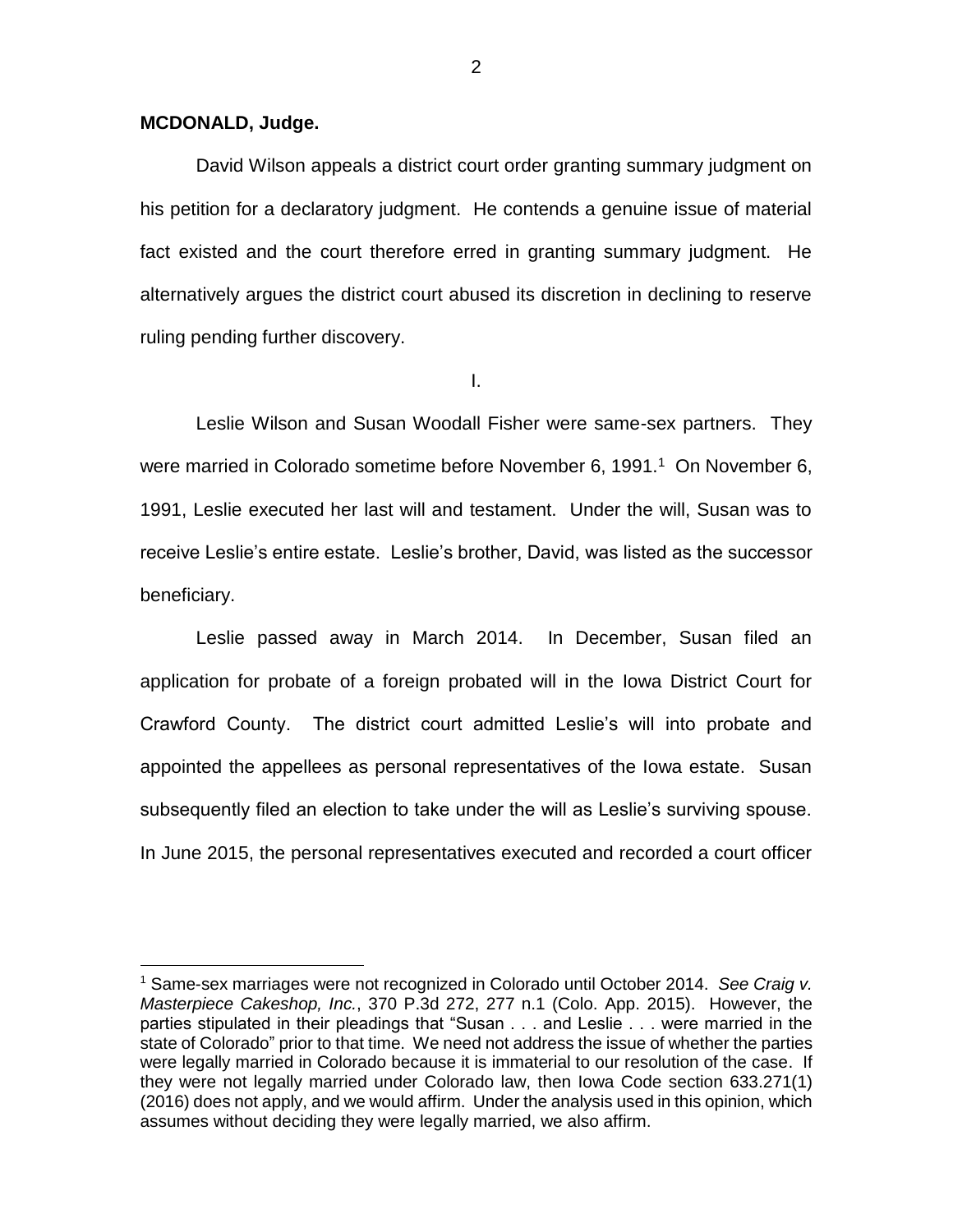deed conveying an undivided one-half interest in real property owned by Leslie at the time of her death to Susan.

In January 2016, David filed a petition for a declaratory judgment. He alleged that after Leslie executed her will Susan and Leslie "dissolved" their marriage and they "never cohabited again and never remarried." Pursuant to Iowa Code section 633.271(1), he argued such dissolution acted as a revocation of all provisions in the will in favor of Susan. In her answer, Susan denied her and Leslie's marriage was ever dissolved.

The representatives moved for summary judgment. In his subsequent statement of disputed facts, David alleged, among other things, Susan and Leslie terminated their relationship and divided their assets in 2005. David also moved the court to reserve ruling on the summary-judgment motion pending the completion of discovery. The district court denied David's motion to reserve ruling and granted the representatives' motion for summary judgment. In doing so, the court concluded the terms "divorce" and "dissolution" as used in section 633.271 are synonymous. As noted, David appeals.

#### II.

"We review a district court ruling granting a motion for summary judgment for correction of errors at law." *Plowman v. Fort Madison Cmty. Hosp.*, 896 N.W.2d 393, 398 (Iowa 2017) (quoting *Estate of Gray ex rel. Gray v. Baldi*, 880 N.W.2d 451, 455 (Iowa 2016)). Summary judgment is appropriate when "there is no genuine issue as to any material fact and . . . the moving party is entitled to judgment as a matter of law." Iowa R. Civ. P. 1.981(3). "We . . . view the record in the light most favorable to the nonmoving party and will grant that party all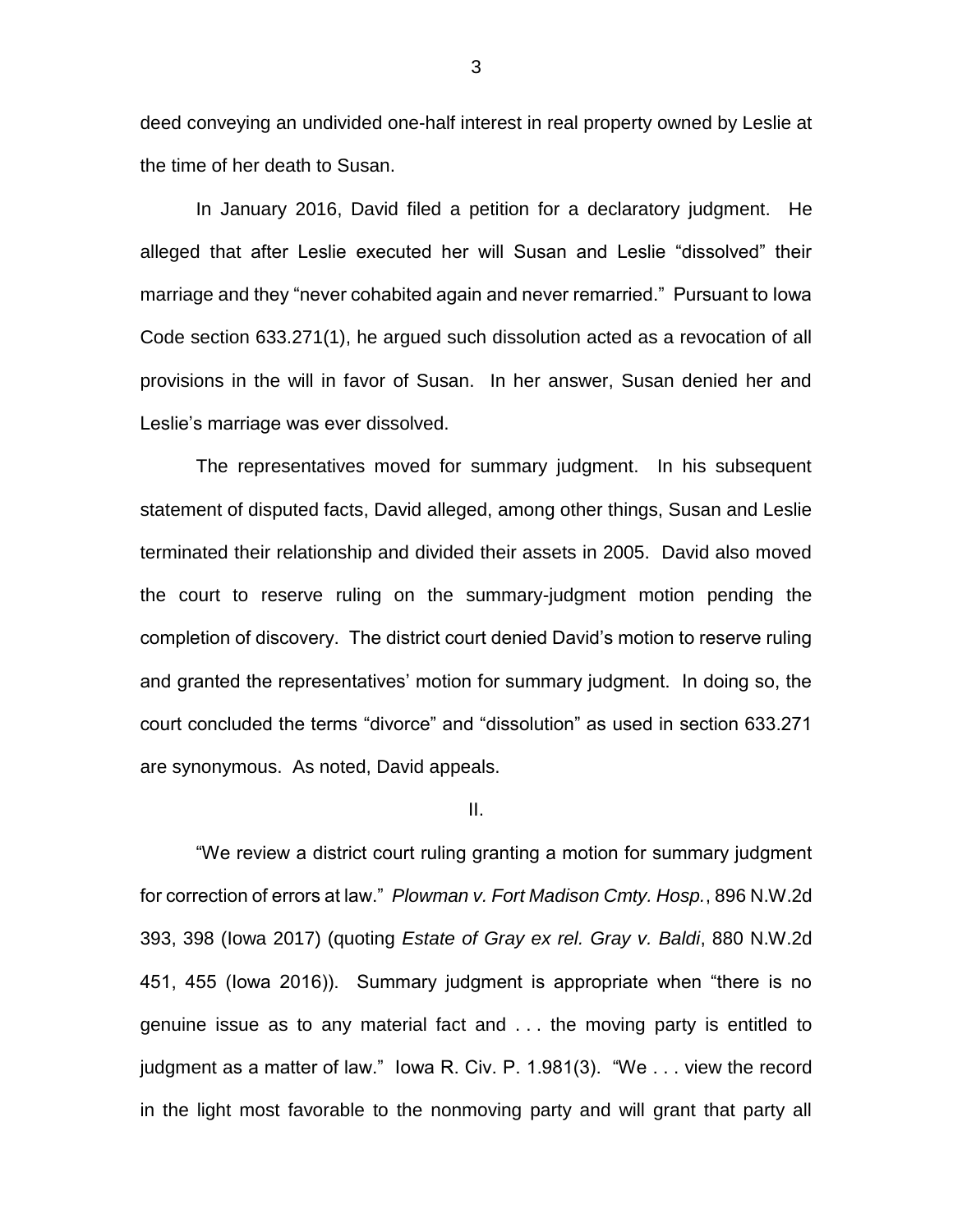reasonable inferences that can be drawn from the record." *Plowman*, 896 N.W.2d at 398 (ellipsis in original) (quoting *Baldi*, 880 N.W.2d at 455). "Summary judgment is appropriate if the only conflict concerns the legal consequences of undisputed facts." *Id.* (quoting *Peppmeier v. Murphy*, 708 N.W.2d 57, 58 (Iowa 2005)). We also review the district court's interpretation of a statute for legal error. *DuTrac Cmty. Credit Union v. Hefel*, 893 N.W.2d 282, 289 (Iowa 2017). The denial of a motion requesting a continuance to permit discovery is reviewed for an abuse of discretion. *Bitner v. Ottumwa Cmty. Sch. Dist.*, 549 N.W.2d 295, 302 (Iowa 1996).

III.

David correctly argues "[t]his case hinges on the interpretation of Iowa Code section 633.271." David does not dispute the facts that (1) Leslie and Susan were married and (2) they were never officially divorced. His argument on appeal is that the terms "divorce" and "dissolution" as used in section 633.271 have separate meanings and a genuine issue of material fact exists as to whether Leslie and Susan's marriage was "dissolved" as a result of their actions and conduct.

Iowa Code section 633.271(1), entitled "Effect of divorce or dissolution," provides: "If after making a will the testator is divorced or the testator's marriage is dissolved, all provisions in the will in favor of the testator's spouse . . . are revoked by the divorce or dissolution of marriage, unless the will provides otherwise." In determining whether any genuine issue of material fact exists concerning David's petition for a declaratory judgment, we must decide whether the terms "divorced" and "dissolved" have the same or distinct meanings. The parties appear to agree that if the terms have the same meaning, then no genuine issue as to any material fact existed and summary judgment was therefore properly granted. If, on the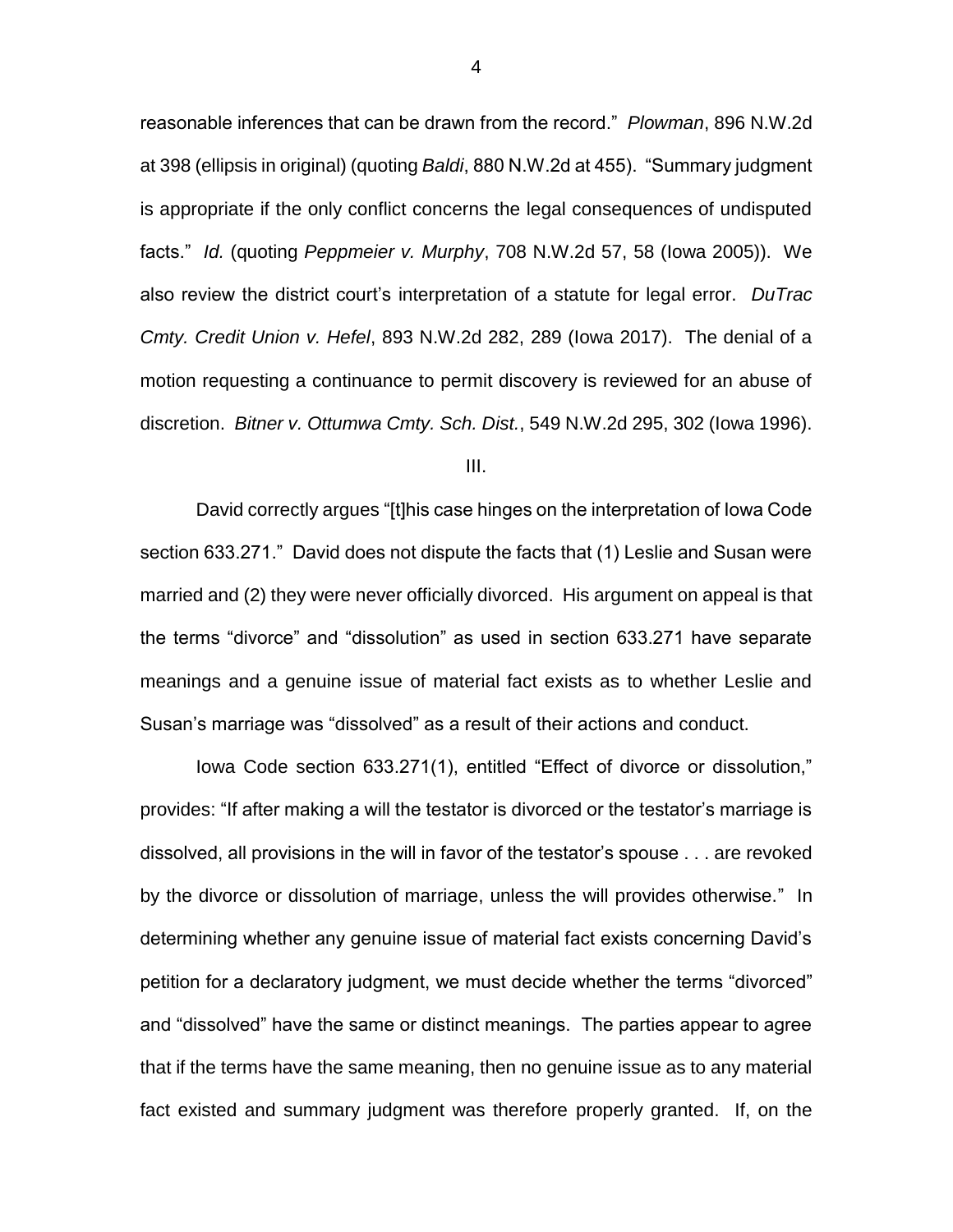other hand, the terms have differing meanings, then whether or not Susan and Leslie's actions regarding their relationship amounted to a dissolution of their marriage would be a genuine issue of material fact rendering summary judgment inappropriate.

In interpreting a statute, "[w]e start with the often-repeated goal of statutory interpretation which is to discover the true intention of the legislature." *Gardin v. Long Beach Mortg. Co.*, 661 N.W.2d 193, 197 (Iowa 2003). The "first step in ascertaining the true intention of the legislature is to look to the statute's language." *Id.* "If the statute is unambiguous, we look no further than the statute's express language." *Kay-Decker v. Iowa State Bd. of Tax Review*, 857 N.W.2d 216, 223 (Iowa 2014) (quoting *Rolfe State Bank v. Gunderson*, 794 N.W.2d 561, 564 (Iowa 2011)). "If, however, the statute is ambiguous, we inquire further to determine the legislature's intent in promulgating the statute." *Id.* "A statute is ambiguous when reasonable persons could disagree as to its meaning." *Naumann v. Iowa Prop. Assessment Appeal Bd.*, 791 N.W.2d 258, 261 (Iowa 2010). When a statutory term is not defined by the legislature, we look to prior decisions of the courts, similar statutes, the dictionary, and common usage. *Kay-Decker*, 857 N.W.2d at 223 (citing *Gardin*, 661 N.W.2d at 197).

The Iowa Probate Code, chapter 633, does not define either of the subject terms. The statute in which the terms are included, however, refers to the terms in the context of dissolution of marital and domestic relations, which the legislature addresses in Iowa Code chapter 598. *See* Iowa Code § 633.271(1); *see also In re Marriage of Thatcher*, 864 N.W.2d 533, 538 (Iowa 2015) ("Iowa Code chapter 598 governs the dissolution of marriage."). Chapter 598 expressly defines a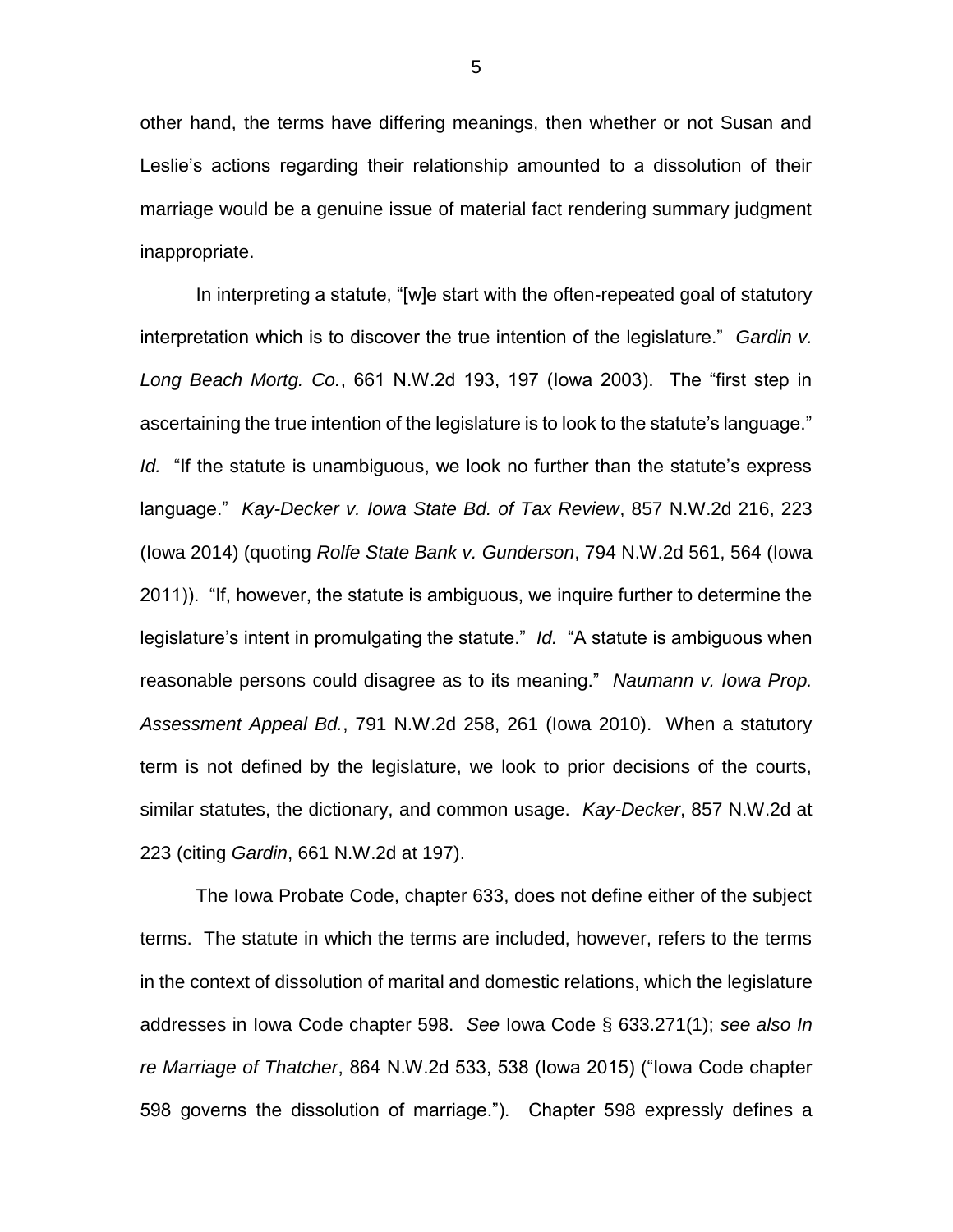"dissolution of marriage" as "a termination of the marriage relationship." Iowa Code § 598.1(2). The legislature has expressly directed that the term "dissolution of marriage" "*shall* be synonymous with the term 'divorce.'" *Id.* (emphasis added); *see also State v. Klawonn*, 609 N.W.2d 515, 522 (Iowa 2000) ("[W]e have interpreted the term 'shall' in a statute to create a mandatory duty, not discretion."); *cf.* Colo. Rev. Stat. § 14-10-103(2) ("Whenever any law of this state refers to or mentions divorce . . . , said law shall be interpreted as if the words dissolution of marriage . . . were substituted therefore.").

Based on this express direction by the legislature, we conclude the terms "divorced" and "dissolved" as used in section 633.271(1) carry the same meaning—the statute uses the terms in the context of marital relations, and the legislature has expressly defined those terms in the context of marital relations to be synonymous.<sup>2</sup> In Iowa, a divorce or dissolution of marriage may only be decreed by a court upon evidence "that there has been a breakdown of the marriage relationship to the extent that the legitimate objects of matrimony have been destroyed and there remains no reasonable likelihood that the marriage can

 $\overline{a}$ 

<sup>2</sup> In 1970, our legislature enacted a no-fault dissolution-of-marriage standard. *See* 1970 Iowa Acts ch. 1266; *In re Marriage of Williams*, 199 N.W.2d 339, 341 (Iowa 1972); *cf.* Iowa Code §§ 598.8–.9 (1966) (providing fault-based grounds for divorce). Prior to this enactment, chapter 598 referred to the termination of a marital relationship as a "divorce." *See generally* Iowa Code ch. 598 (1966). In the new, no-fault dissolution statute, the legislature defined "dissolution of marriage" as "a termination of the marriage relationship" and directed that such term "shall be synonymous with the term 'divorce.'" 1970 Iowa Acts ch. 1266, § 2(1). Section 633.271, which was previously entitled "Effect of Divorce," was amended in 1972 to add the dissolution language reflected in the new dissolution statute to the title and substance of the corresponding probate statute. *Compare* 1972 Iowa Acts ch. 1128, § 4, *with* Iowa Code § 633.271 (1971). The addition of this language to section 633.271 indicates a legislative direction that these two statutes be read together. Accordingly, because the terms have the same meaning under chapter 598, it follows that they have the same meaning under section 633.271.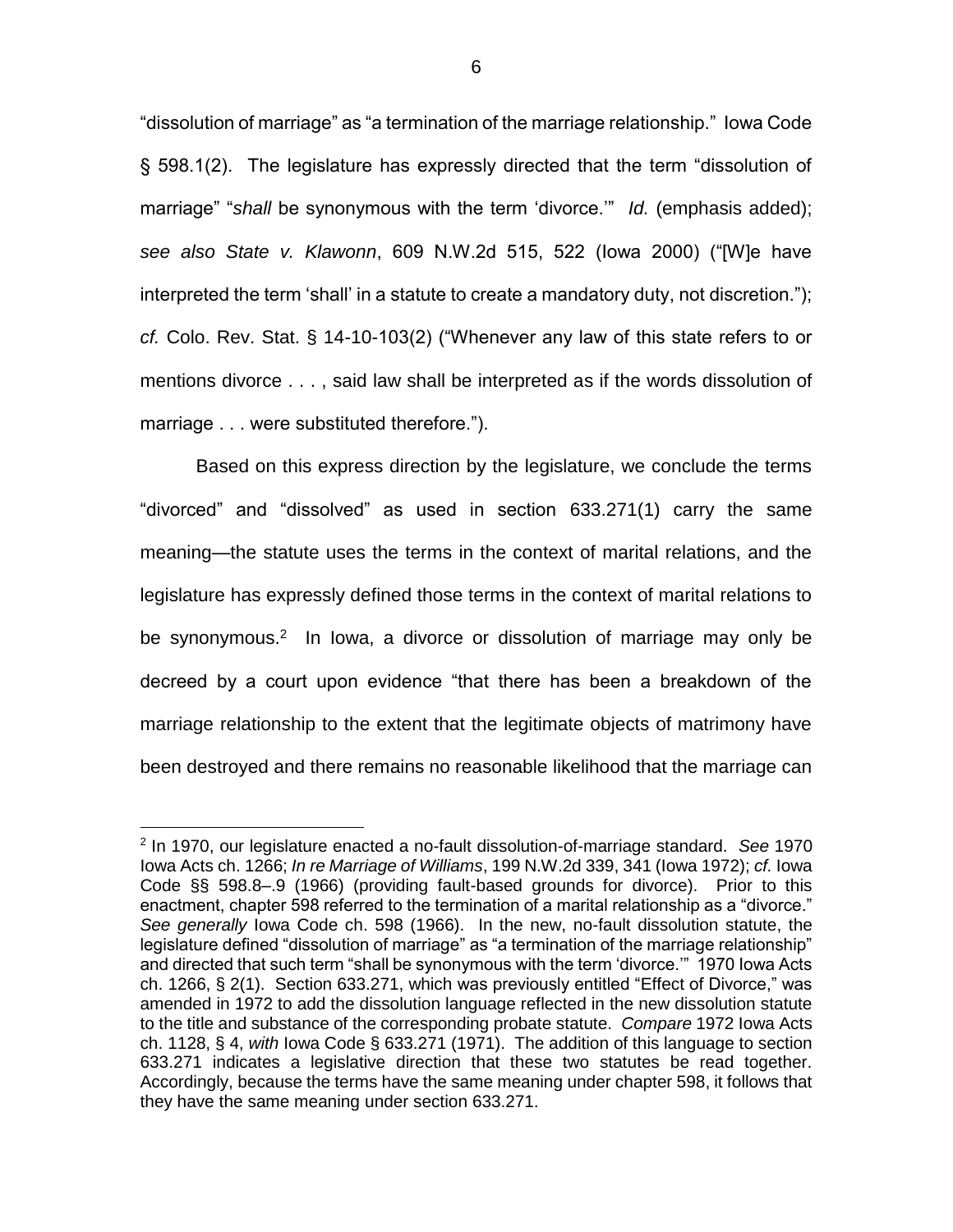be preserved." Iowa Code § 598.17(1); *see also In re Weems' Estate*, 139 N.W.2d 922, 924 (Iowa 1966) ("[W]e know of no such thing as a common law divorce . . . ."). Similarly, in Colorado, courts shall decree a dissolution of marriage when, among other things, "[t]he court finds the marriage is irretrievably broken." Colo. Rev. Stat. § 14-10-106(1)(a)(II). David's statement of disputed facts and supporting affidavits did not allege the marriage was ever officially dissolved upon these grounds. It is undisputed that no decree has ever been entered dissolving Susan and Leslie's marriage. The facts which David argues are in dispute are legally immaterial to the issue of whether Susan and Leslie's marriage was dissolved. We affirm the district court's grant of summary judgment.

Next, David contends the district court abused its discretion in denying his motion to reserve ruling pending the completion of discovery. "A party seeking a continuance under rule 1.981(6) must 'state reasons why facts essential to justify a resistance cannot be presented.'" *Good v. Tyson Foods, Inc.*, 756 N.W.2d 42, 46 (Iowa Ct. App. 2008) (quoting *Bitner*, 549 N.W.2d at 301). "The party must 'set forth by affidavit . . . what additional information is needed to resist the motion.'" *Id.* (quoting *Bitner*, 549 N.W.2d at 301).

David's affidavits and other materials supporting his resistance to the summary-judgment motion reveal he desired to pursue information regarding Leslie and Susan's relationship and alleged separation. As noted above, this information was legally irrelevant to the applicability of Iowa Code section 633.271(1). We conclude the district court did not abuse its discretion by denying David's motion to reserve ruling pending further discovery. *Cf. id.* at 46–47.

7

IV.